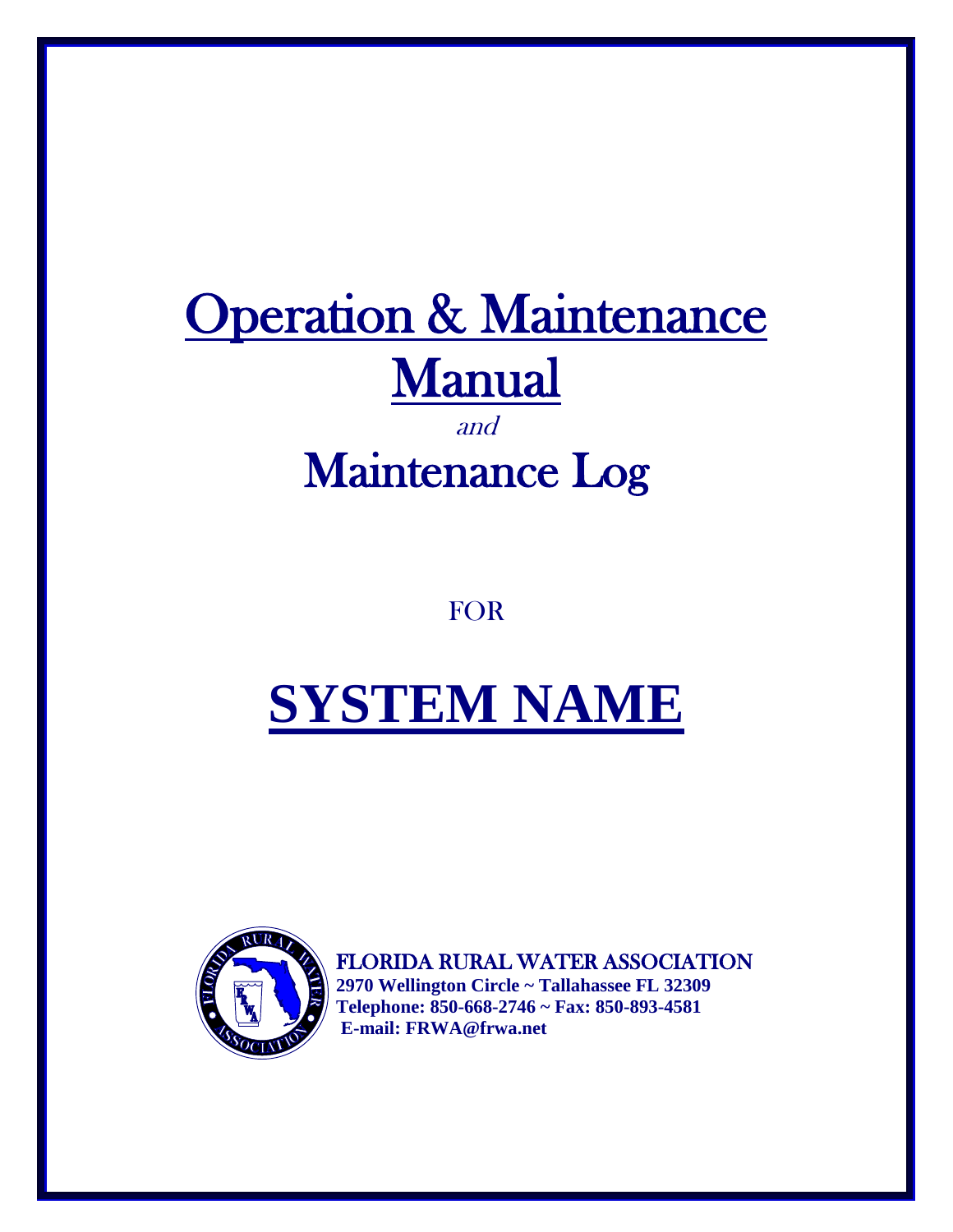### **Table of Contents**

|             | <b>FDEP Requirements</b>                             |
|-------------|------------------------------------------------------|
|             | <b>Operation &amp; Maintenance Manual</b>            |
|             | <b>Operation &amp; Maintenance Log</b>               |
|             |                                                      |
|             | <b>Emergency/Service/Maintenance Contacts</b>        |
| Section $2$ | <b>System Description &amp; Manufacturer Manuals</b> |
|             | <b>Equipment Manufacturer Manuals</b>                |
|             | <b>Facility Description &amp; Major Equipment</b>    |
|             | <b>Preliminary Treatment Equipment</b>               |
|             | <b>Primary Equipment</b>                             |
|             | <b>Secondary Equipment</b>                           |
|             | <b>Sludge Digestion Equipment</b>                    |
|             | <b>Electrical Equipment</b>                          |
|             | <b>Auxiliary Power Equipment</b>                     |
|             | <b>Additional Equipment</b>                          |
|             |                                                      |
|             |                                                      |
|             | <b>Maintenance Program</b>                           |
|             | <b>Basic Operation &amp; Maintenance</b>             |
|             | <b>Preventive Maintenance Records</b>                |
|             |                                                      |
|             | <b>Corrective Maintenance Records</b>                |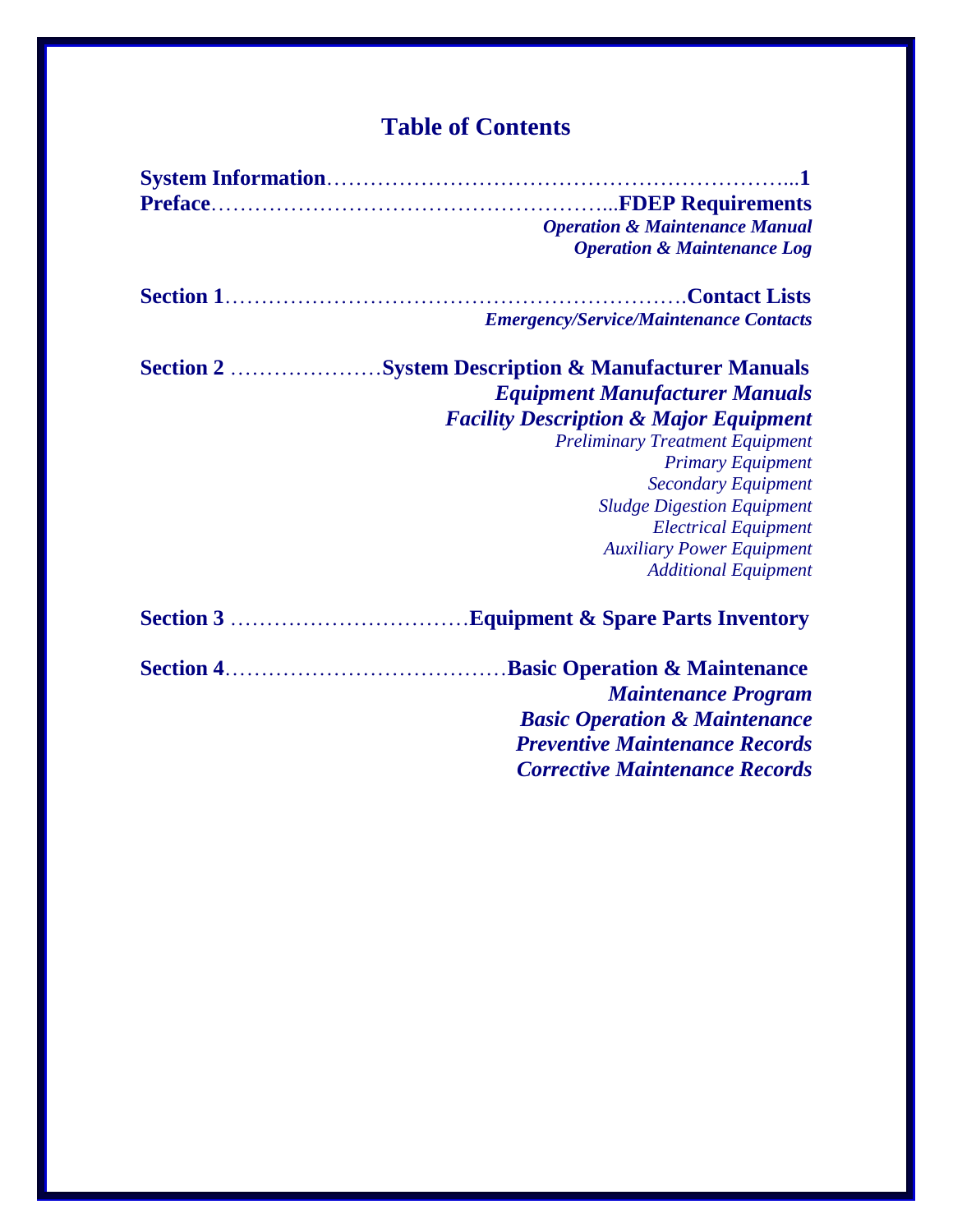### System Information

| $\textbf{Permit}\ \#$ |  |
|-----------------------|--|
|                       |  |
| City, State, Zip:     |  |
|                       |  |
| Contact:              |  |
|                       |  |
| County:               |  |
|                       |  |
|                       |  |

The O&M Manual should be a quick reference for successful daily operation and include anything from trouble shooting to emergency procedures. The rule requires the O&M Manual to contain:

- $\checkmark$  Bound and Indexed Equipment Manufacturer Manuals (you can download most of these manuals off of the web or get them from equipment manufacturers)
- $\checkmark$  Operation and Control Procedures
- $\checkmark$  Preventive Maintenance and Repair Procedures

We recommend that you make at least **two copies** of the O&M Manual and store one in a safe place in case the plant copy gets lost or damaged by normal use.

The Preventative Maintenance Logs show the date and type of all maintenance performed. We recommend that you include the Preventative Maintenance Logs in your O&M Manual Binder.

*This is a template and is by no means comprehensive. Each facility is unique and the complexity of your O & M Manual will depend on the complexity of your facility. This template has been designed to assist your wastewater facility in developing an O & M Manual and Maintenance Log that will meet the requirements set forth by the Florida Department of Environmental Protection.*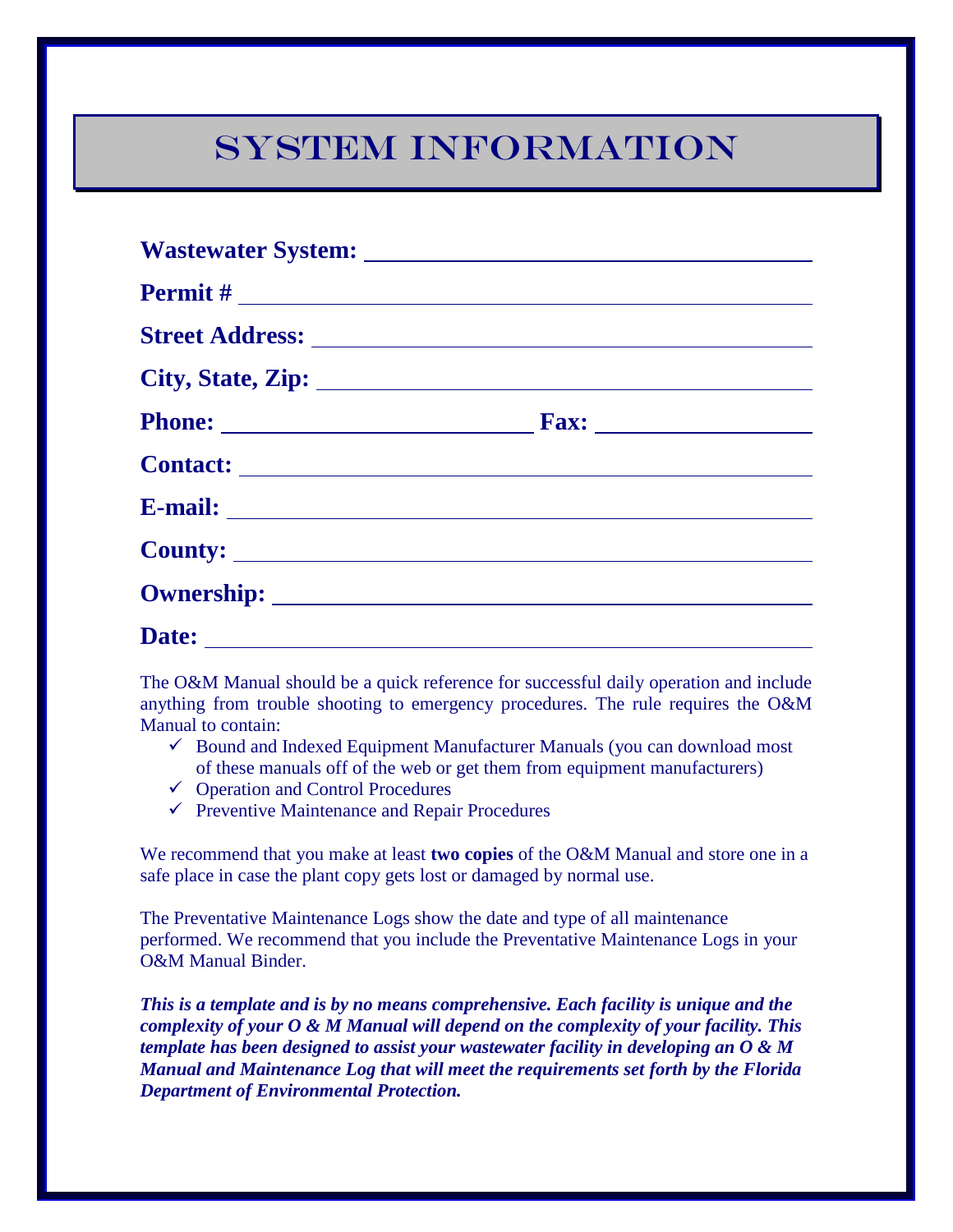### FDEP REQUIREMENTS

#### **Operation and Maintenance Manual**

 $\overline{C}$  in accordance with Rules 17-600.720 and 17-600.730(4)(c), F.A.C., each domestic wastewater treatment and effluent disposal or reuse facility must maintain up-to date operation and maintenance manual(s). The report should indicate whether up-to date operation and maintenance manual(s) for the treatment and effluent disposal or reuse facilities are available to the operator at a convenient location. The report should provide the name and address of the location.

The report should include the date the last up-date was done to the operation and maintenance manual(s)and indicate whether the manual(s) are revised on a periodic basis to reflect any facility alterations performed or to reflect experience resulting from facility operation. A good time to revise the operation and maintenance manual would be during preparation of the operation and maintenance performance report.

The details of the manual should be consistent with the complexity of the system. The manual should have been developed in accordance with the unique requirements of the individual wastewater facility. The report should indicate whether the manual(s)provide the operator with adequate information and description regarding the design, operation, and maintenance features of the facility involved.

The report should indicate whether the manual(s) include the information required by Rule 17-600.720(1)(b), F.A.C. In accordance with this rule, "The manual shall include basic hydraulic and engineering design criteria for the facility, as well as information and procedures required for normal control and distribution of wastewater, residuals, and effluent within the facility. In addition, information concerning process control and performance evaluation for the facility, as well as equipment and procedural descriptions (including any notification/reporting requirements of appropriate agencies) for emergency operating conditions and listing 11 of spare parts to have on hand shall be included. Regular maintenance and repair instructions for all equipment; laboratory testing equipment and monitoring procedures; safety and personnel requirements; and a "trouble shooting" problem guide shall be included in the manual."

When applicable, the report shall also indicate whether the manual includes the information required by Rules 17-610.330(2), 17-604.600(2)(f), and 17-28.230(3),  $F.A.C.$ <sup>" 1</sup>

#### **Operation and Maintenance Log**

"The report should indicate whether the facility maintains an up-to-date operation and maintenance log and whether it includes the information required by Rule 17- 602.360(1)(e), F.A.C." <sup>2</sup>

#### <sup>1</sup>FDEP.12/20/2010.

[<http://www.dep.state.fl.us/central/Home/Wastewater/Domestic/OperationsReport/Guidelines.pdf>](http://www.dep.state.fl.us/central/Home/Wastewater/Domestic/OperationsReport/Guidelines.pdf).

 $2$  Idem.

 $\overline{a}$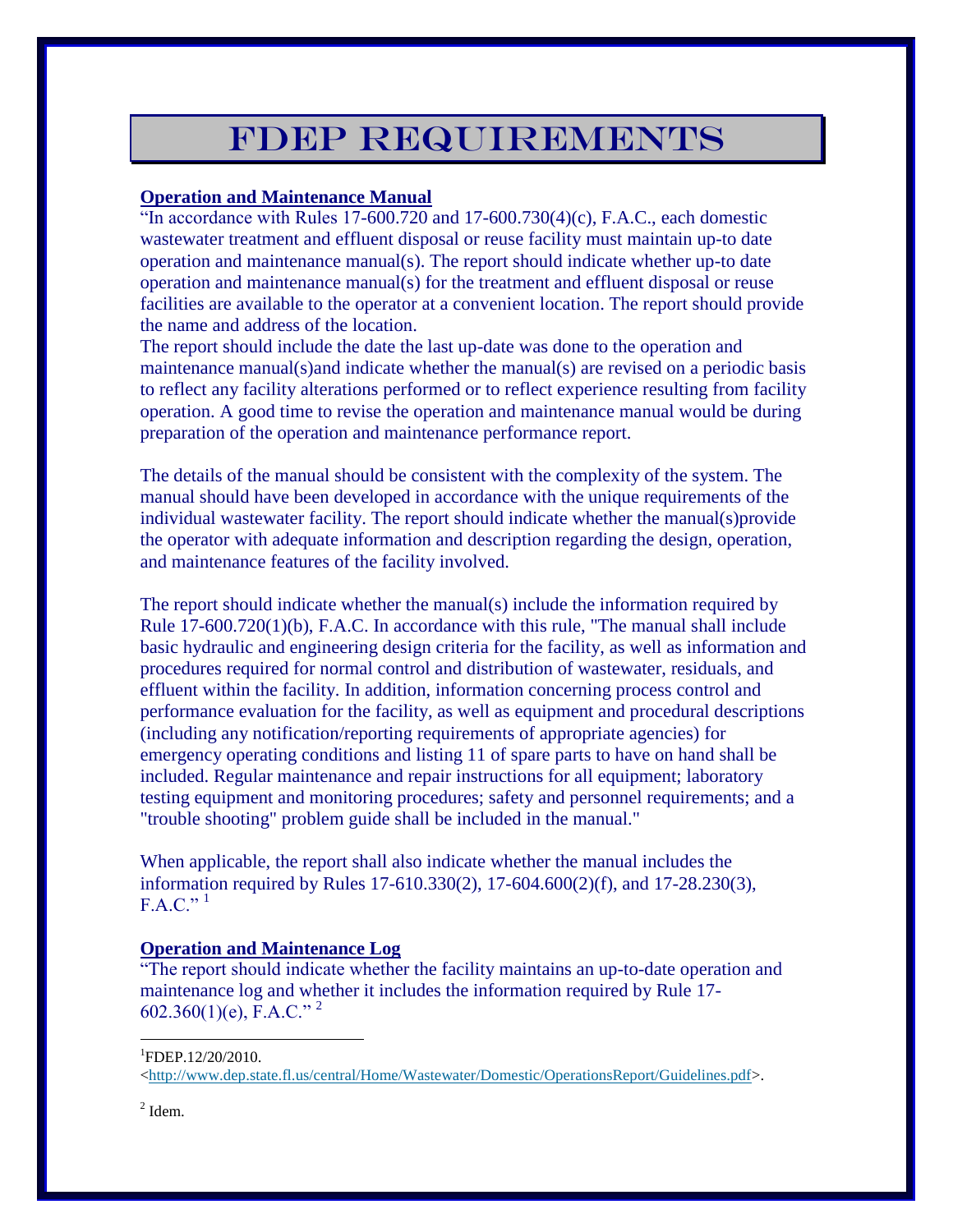### **CONTACTS**

### **Emergency**

### **State Warning Point [–](http://floridadisaster.org/Response/Operations/swp.htm) 800-320-0519**

"Spills which are of 1,000 gallons or greater, or which may threaten the environment or public heath are required to be immediately reported by a utility to the Florida Department of Environmental Protection (FDEP) through a **toll-free, 24-hour hotline** known as the **State Warning Point**."3

### **Repair/Service**

 $\overline{a}$ 

| <b>COMPANY OR</b><br><b>ORGANIZATION</b> | TELEPHONE      | IMMATIL |
|------------------------------------------|----------------|---------|
| Florida Rural Water Assoc.               | (850)-668-2746 |         |
| FDEP Inspector(s)                        |                |         |
| Operations (if applicable)               |                |         |
| Laboratory                               |                |         |
| Chlorine Supplier                        |                |         |
| Sludge Hauler                            |                |         |
| <b>Equipment Vendor</b>                  |                |         |
| <b>Equipment Vendor</b>                  |                |         |
| <b>Equipment Vendor</b>                  |                |         |
| <b>Chemical Supplier</b>                 |                |         |
| Consultant                               |                |         |
|                                          |                |         |
|                                          |                |         |
|                                          |                |         |
|                                          |                |         |

<sup>&</sup>lt;sup>3</sup> *FDEP.* 12/21/2010[<http://www.dep.state.fl.us/water/wastewater/wce/spills.htm>](http://www.dep.state.fl.us/water/wastewater/wce/spills.htm).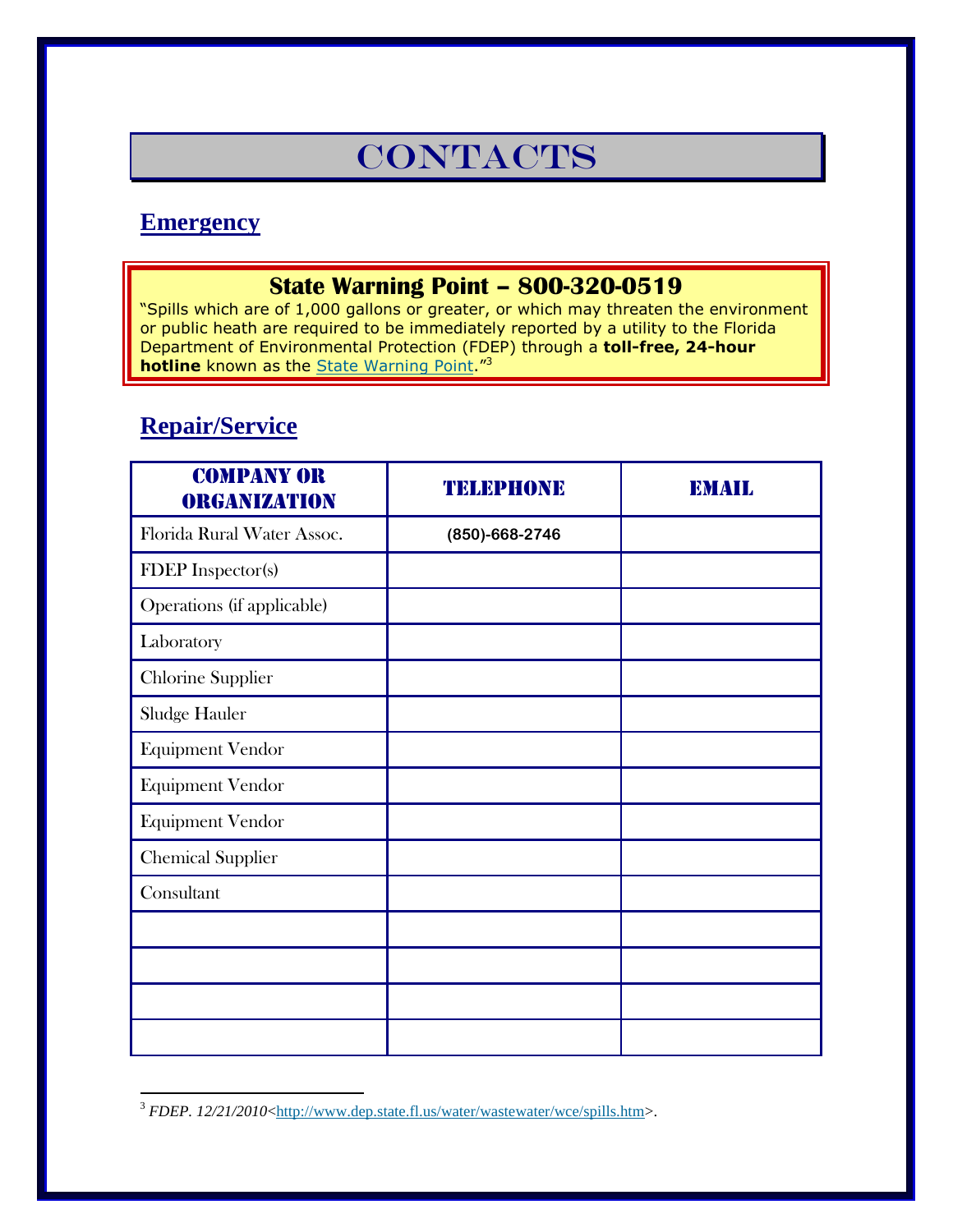### Bound & Indexed Equipment Manufacturer **MANUALS**

*Attach all Equipment Manufacturer Manuals in this section*

*Include a copy of the most up-to-date Record Drawings (plans and specifications) that identify and describe any construction modifications that have occurred since the original construction permit was issued.* 

### Facility Description & MAJOR EQUIPMENT

#### **Preliminary Treatment Equipment**

Flow Equalization/Surge Tanks

Bar Screens/Racks

Moving/Rotating/Hydro Screens *(if applicable)*

Grit Removal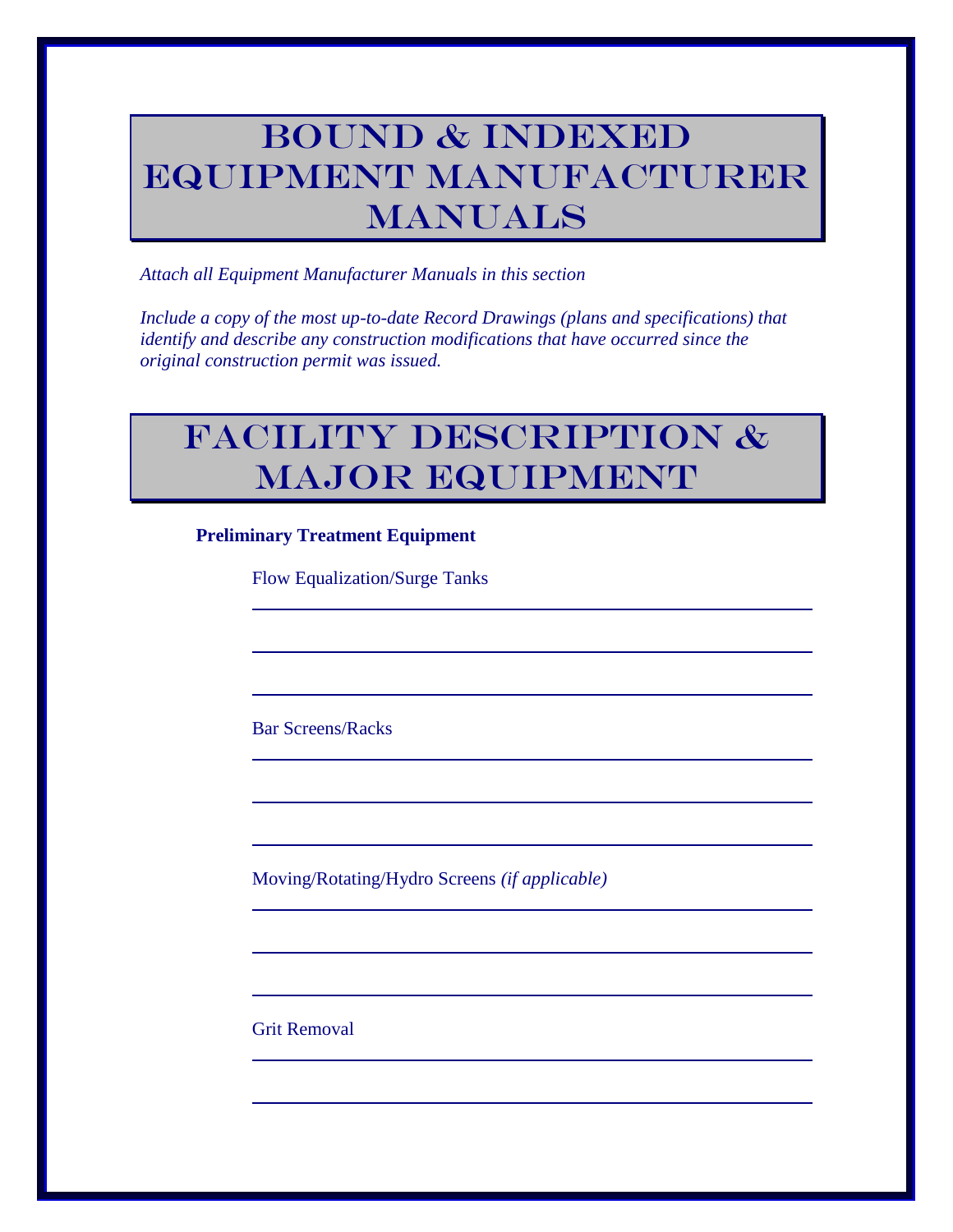**Primary Treatment Equipment** *(if applicable)*

### **Secondary Treatment Equipment**

Type of Biological Treatment *(Extended Aeration, Oxidation Ditch etc.)*

Aeration Equipment (*Blower Motors, Air Filters, diffusers etc.)*

Return Sludge Pumping Equipment *(Size, Mfr. & Model)*

Disinfection Equipment *(Chlorination, Hypochlorination, etc.)*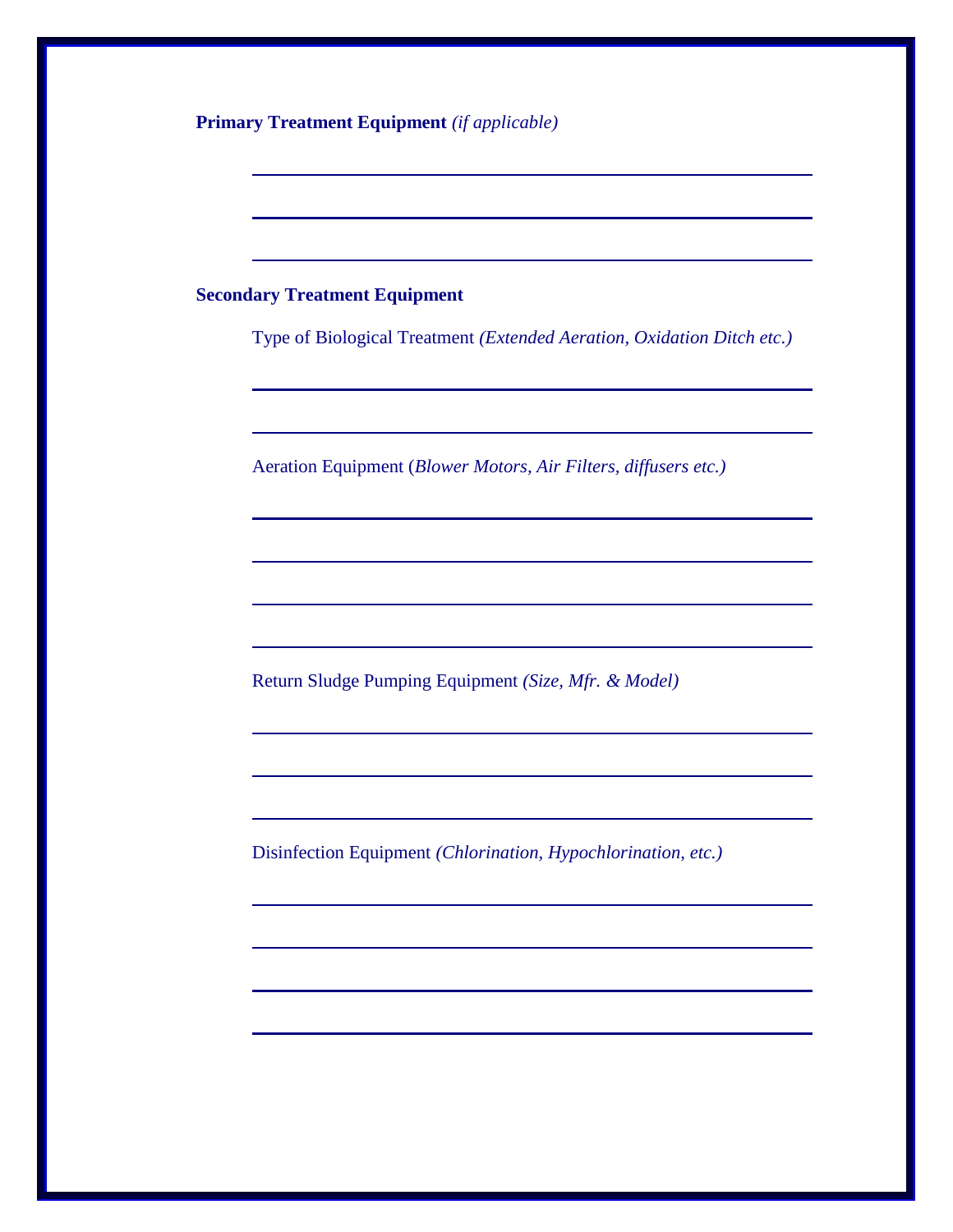#### **Sludge Digestion Equipment**

Digester Pumping Equipment *(Size, Mfr. & Model)*

**Electrical Equipment**

**Auxiliary Power Equipment** 

**Additional Equipment**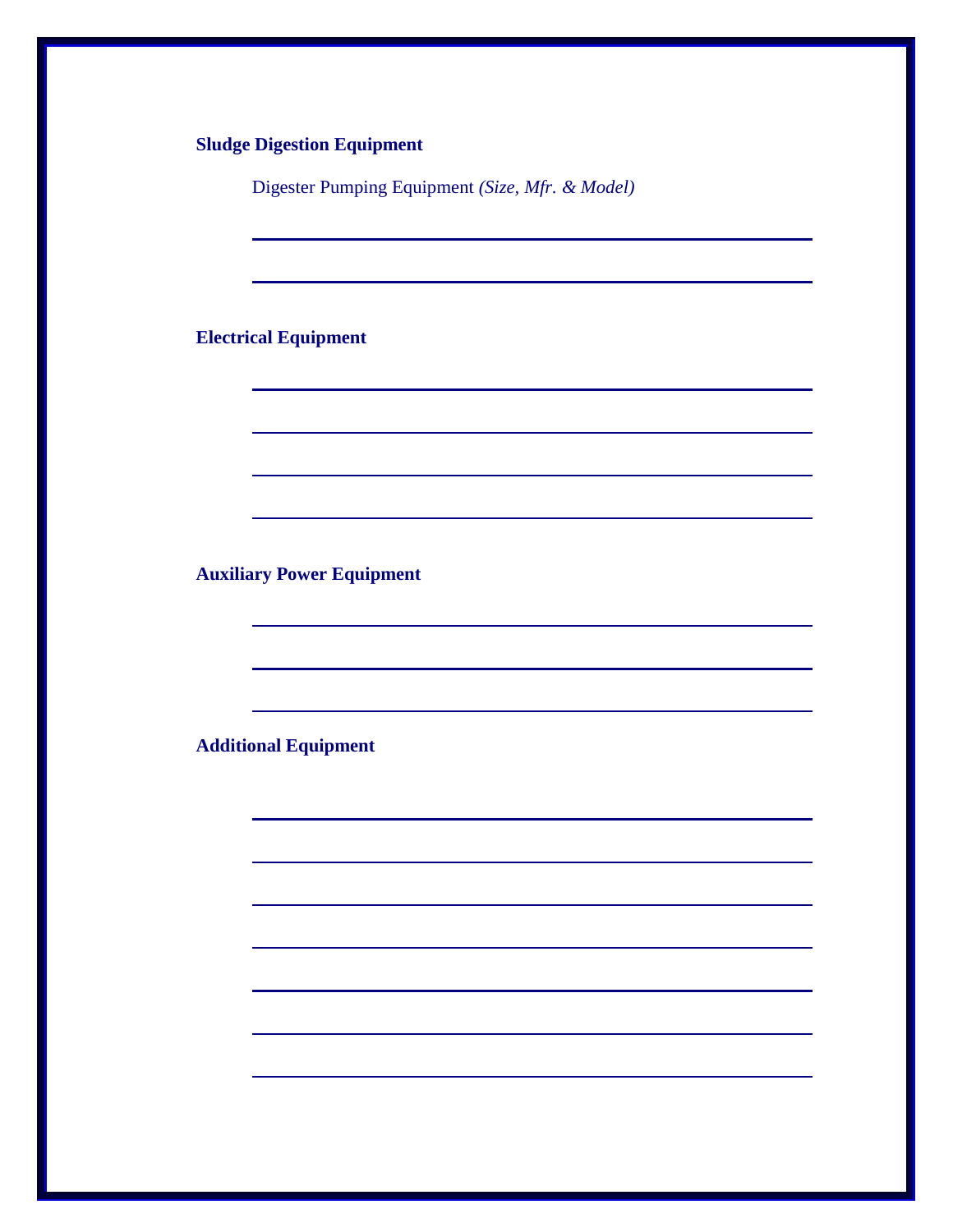## EQUIPMENT INVENTORY

| <b>EQUIPMENT</b> | <b>LOCATION</b> | ID # |
|------------------|-----------------|------|
|                  |                 |      |
|                  |                 |      |
|                  |                 |      |
|                  |                 |      |
|                  |                 |      |
|                  |                 |      |
|                  |                 |      |
|                  |                 |      |
|                  |                 |      |
|                  |                 |      |
|                  |                 |      |
|                  |                 |      |
|                  |                 |      |
|                  |                 |      |
|                  |                 |      |
|                  |                 |      |
|                  |                 |      |
|                  |                 |      |
|                  |                 |      |
|                  |                 |      |
|                  |                 |      |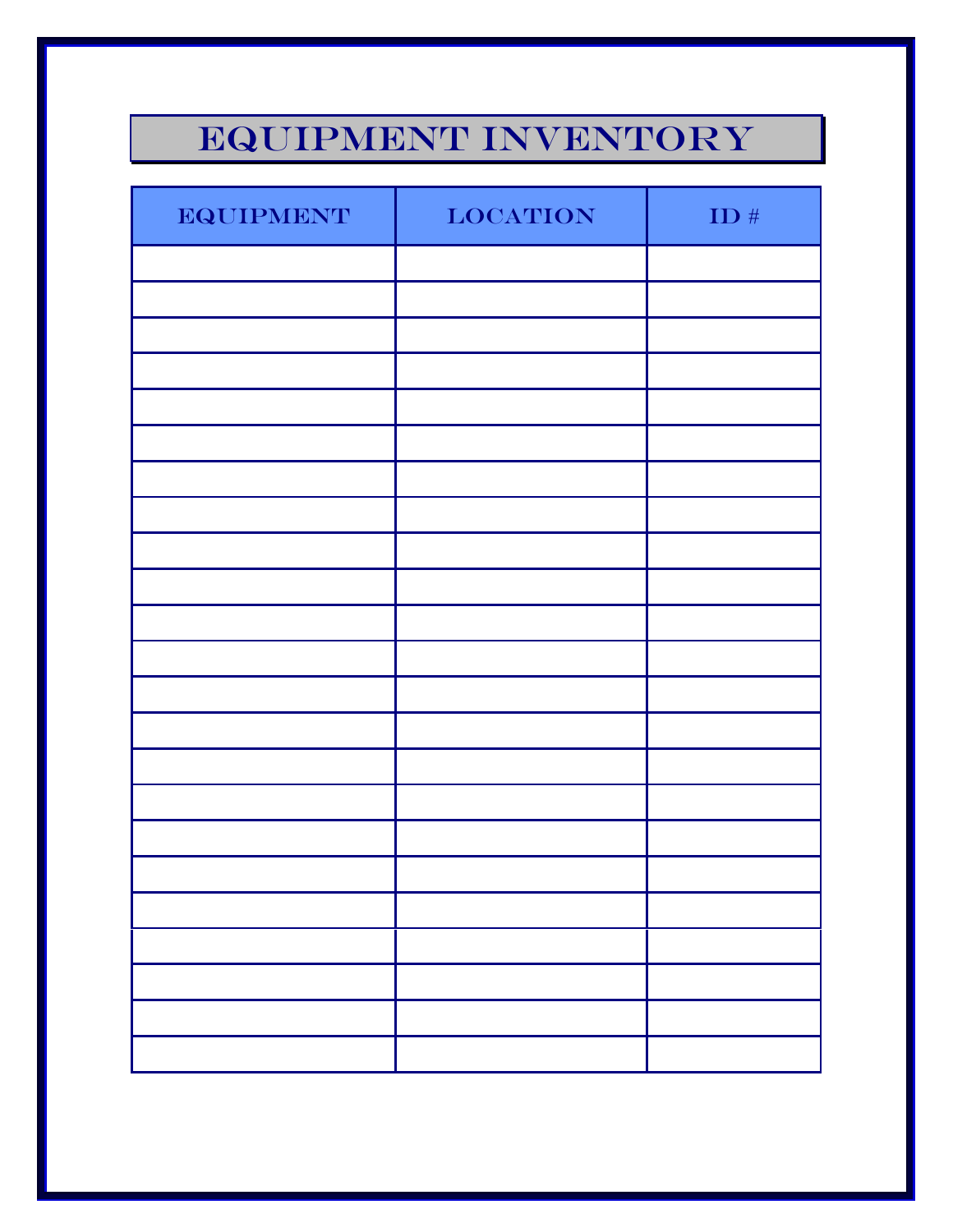## SPARE PARTS/EQUIPMENT **INVENTORY**

| PART/LOCATION | ID # | <b>COINCIDING</b><br><b>EQUIPMENT</b><br>$\label{eq:decomp} \textit{(\underline{ID} \# FROM TABLE \underline{ABOVE})}$ |
|---------------|------|------------------------------------------------------------------------------------------------------------------------|
|               |      |                                                                                                                        |
|               |      |                                                                                                                        |
|               |      |                                                                                                                        |
|               |      |                                                                                                                        |
|               |      |                                                                                                                        |
|               |      |                                                                                                                        |
|               |      |                                                                                                                        |
|               |      |                                                                                                                        |
|               |      |                                                                                                                        |
|               |      |                                                                                                                        |
|               |      |                                                                                                                        |
|               |      |                                                                                                                        |
|               |      |                                                                                                                        |
|               |      |                                                                                                                        |
|               |      |                                                                                                                        |
|               |      |                                                                                                                        |
|               |      |                                                                                                                        |
|               |      |                                                                                                                        |
|               |      |                                                                                                                        |
|               |      |                                                                                                                        |
|               |      |                                                                                                                        |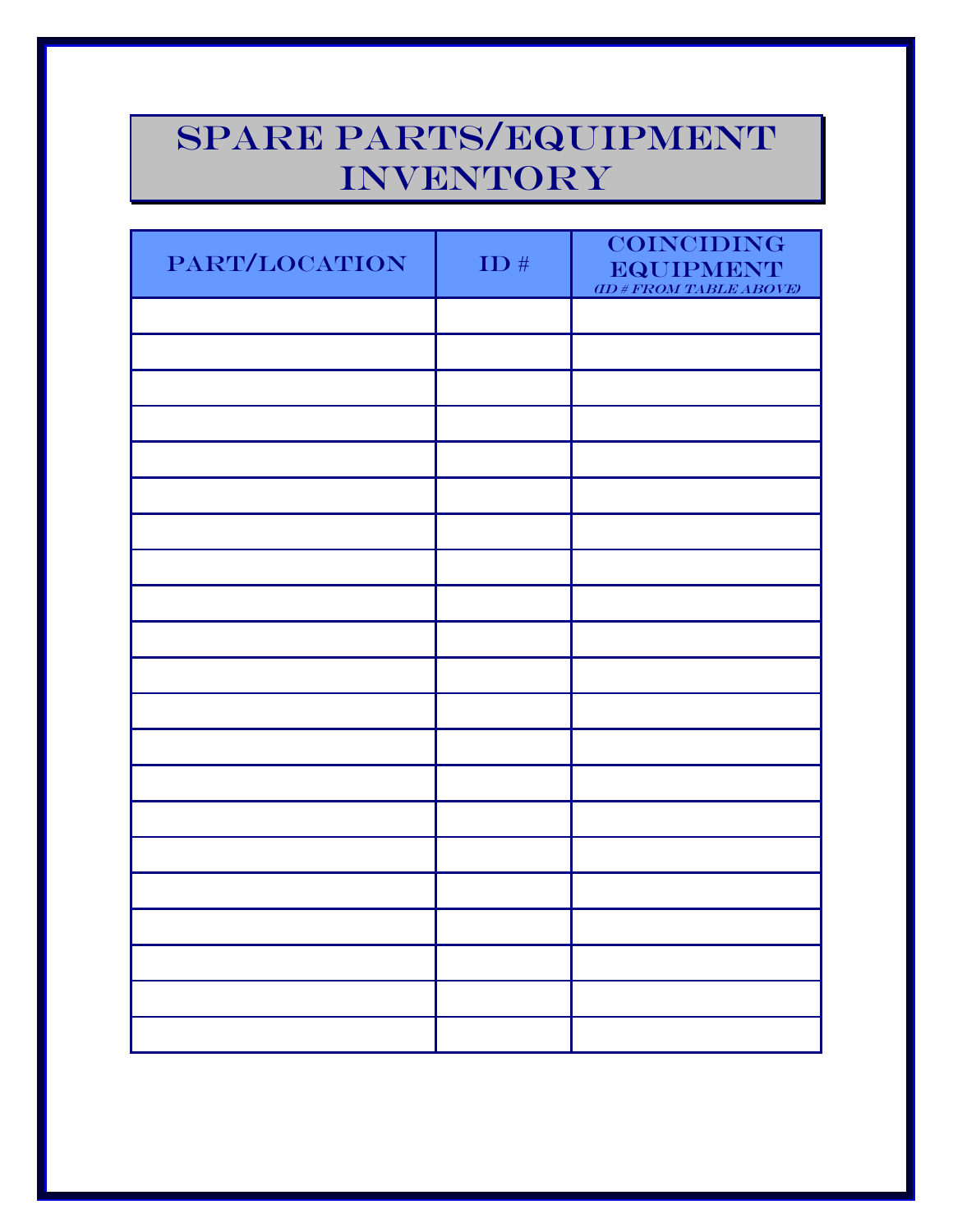### Maintenance Program

"A good maintenance program is essential for a wastewater treatment plant to operate continuously at peak design efficiency. A successful maintenance program will cover everything from mechanical equipment, such as pumps, valves, scrapers, and other moving equipment, to the care of the plant grounds, buildings, and structures.

Mechanical maintenance is of prime importance, as the equipment must be kept in good operating condition for the plant to maintain peak performance. Manufacturers provide information on the mechanical maintenance of their equipment. You should thoroughly read their literature on your plant equipment and understand the procedures. Contact the manufacture or the local representative if you have any questions. Follow the instructions very carefully when performing maintenance on equipment. You must also recognize tasks that may be beyond your capabilities or repair facilities, and you should request assistance when needed.

For a successful maintenance program, you or your supervisors must understand the need for and the benefits from equipment that operates continuously as intended. Disabled or improperly working equipment is a threat to the quality of the plant effluent, and repair costs for poorly maintained equipment usually exceed the cost of maintenance  $"$ <sup>4</sup>

There are two basic types of maintenance, preventive and corrective. Preventive maintenance is scheduled maintenance actions designed to avert equipment failure and disruption of the treatment process. Typical preventive maintenance would include equipment and tank inspections, oil changes, lubrication of motors, etc. The goal of a successful preventive maintenance program is to protect valuable equipment, promote the longevity of this equipment and to ensure adequate treatment. The second type of maintenance is corrective maintenance. This type of maintenance is conducted when a failure has taken place and is required to restore equipment to operational status. Corrective maintenance is often required at inopportune times and frequently requires a significant amount of down time.

An effective preventive maintenance program is invaluable. Preventive maintenance can be conducted at a time convenient to the one performing the maintenance and downtime is limited. The cost and time it takes to complete preventive maintenance is almost always less, than the cost and time it would take to complete corrective maintenance.

Florida Rural Water Association recommends the design and implementation of a sound preventive maintenance program. A practical place to begin is with the equipment manufacturer recommendations. The details of your preventive maintenance program will depend on the amount of and type equipment at your facility.

 $\overline{a}$ 

<sup>4</sup> *Office of Water Programs California State University, Operation of Wastewater Treatment Plants II, 7th Edition, 2007, pg. 333.*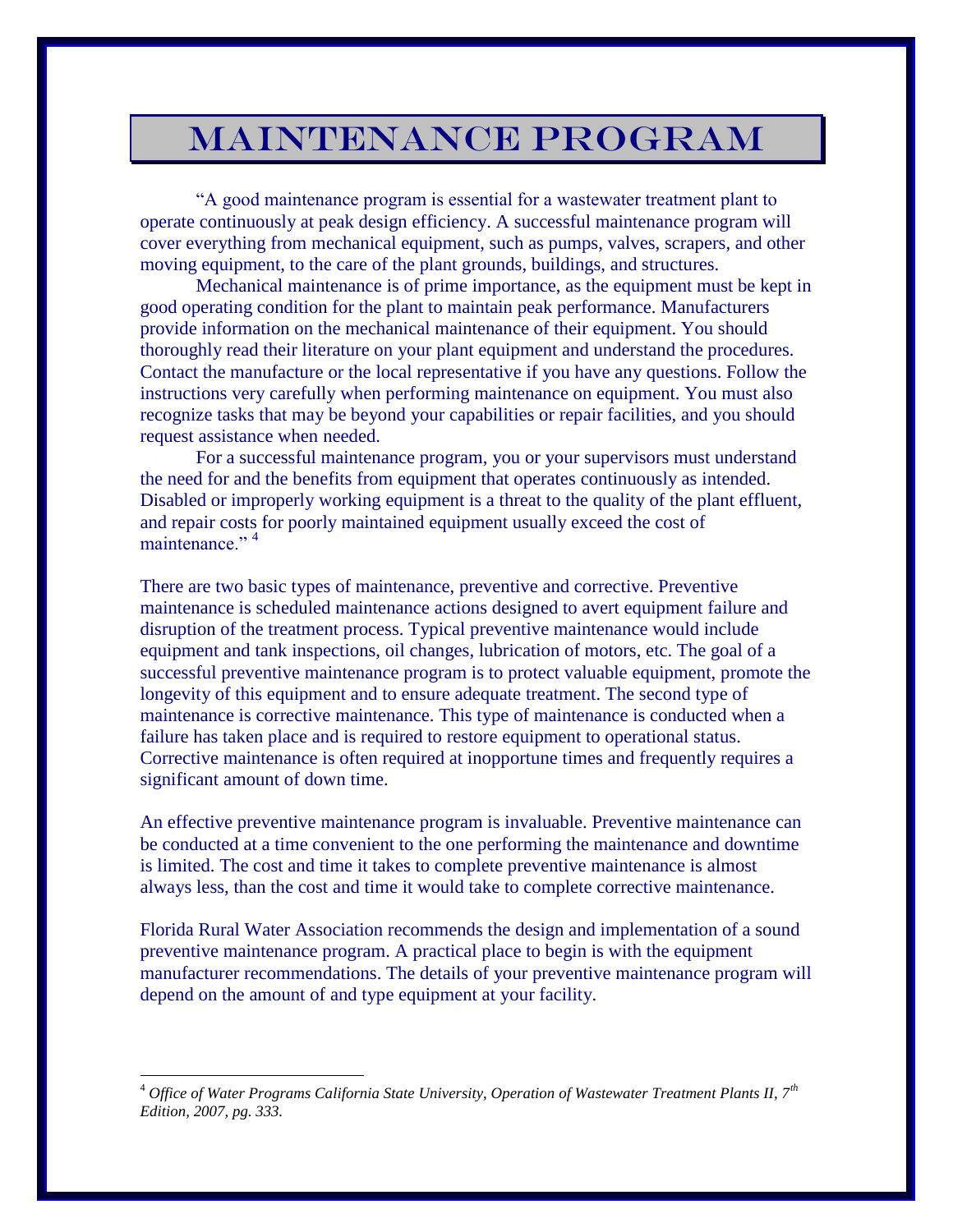### BASIC OPERATION & Maintenance

It is recommended that you develop a preventive maintenance schedule. An effective method of breaking down maintenance duties is by how often the maintenance is required. Depending on the activity, type of equipment and/or the frequency the equipment is used, maintenance may be required daily, weekly, monthly, quarterly, semiannually or annually. The charts below are not designed to include all the duties required at your plant. They are designed to assist you in building an operation and maintenance schedule tailor-made for your plant. Feel free to add or subtract items as you see fit.

#### **DAILY OPERATIONAL/MAINTENANCE DUTIES**

*(Check the box next to items that apply to your facility)*

| <b>Basic</b>          | ◻           | Visual Observations (i.e. foam, turbid effluent, etc.)<br><b>Abnormal or Noxious Odors</b> |  |  |  |  |
|-----------------------|-------------|--------------------------------------------------------------------------------------------|--|--|--|--|
| <b>Observations</b>   | ◻<br>◘      | Abnormal Equipment Operation (Audible or Visual)                                           |  |  |  |  |
|                       | ◻           | <b>Clean Bar Screens or Racks</b>                                                          |  |  |  |  |
| <b>Basic Duties</b>   | □           | <b>Hose Down Plant</b>                                                                     |  |  |  |  |
|                       | $\Box$      | Clean/Scrub Down Clarifier (if necessary)                                                  |  |  |  |  |
| <b>Meter Readings</b> | $\Box$<br>□ | <b>Record Plant/Lift Station Meter Readings</b><br>Calculate & Record Total Daily Flow     |  |  |  |  |
|                       | $\Box$      | <b>Inspect Instrumentation for Proper Operation</b>                                        |  |  |  |  |
| <b>Inspections</b>    | о           | <b>Inspect Pumps &amp; Controls</b>                                                        |  |  |  |  |
|                       | o           | <b>Inspect Disinfection Equipment</b>                                                      |  |  |  |  |
|                       | ◻           | <b>Check &amp; Record Chlorine Residual</b>                                                |  |  |  |  |
| <b>Samples</b>        | □           | Check & Record Dissolved Oxygen in Aeration Tank(s)                                        |  |  |  |  |
|                       | ◻           | <b>Check &amp; Record PH</b>                                                               |  |  |  |  |
|                       |             | <b>Complete a Daily Security Check</b>                                                     |  |  |  |  |
|                       | $\Box$      |                                                                                            |  |  |  |  |
|                       |             | $\checkmark$ Doors & Windows for Evidence of Tampering                                     |  |  |  |  |
| <b>Security</b>       |             | $\checkmark$ Alarms, Locks & Security Lighting                                             |  |  |  |  |
|                       |             | <b>Inspect Fences &amp; Gates</b><br>✓                                                     |  |  |  |  |
|                       |             |                                                                                            |  |  |  |  |
|                       |             |                                                                                            |  |  |  |  |
|                       |             |                                                                                            |  |  |  |  |
|                       |             |                                                                                            |  |  |  |  |
|                       |             |                                                                                            |  |  |  |  |
|                       |             |                                                                                            |  |  |  |  |
|                       |             |                                                                                            |  |  |  |  |
|                       |             |                                                                                            |  |  |  |  |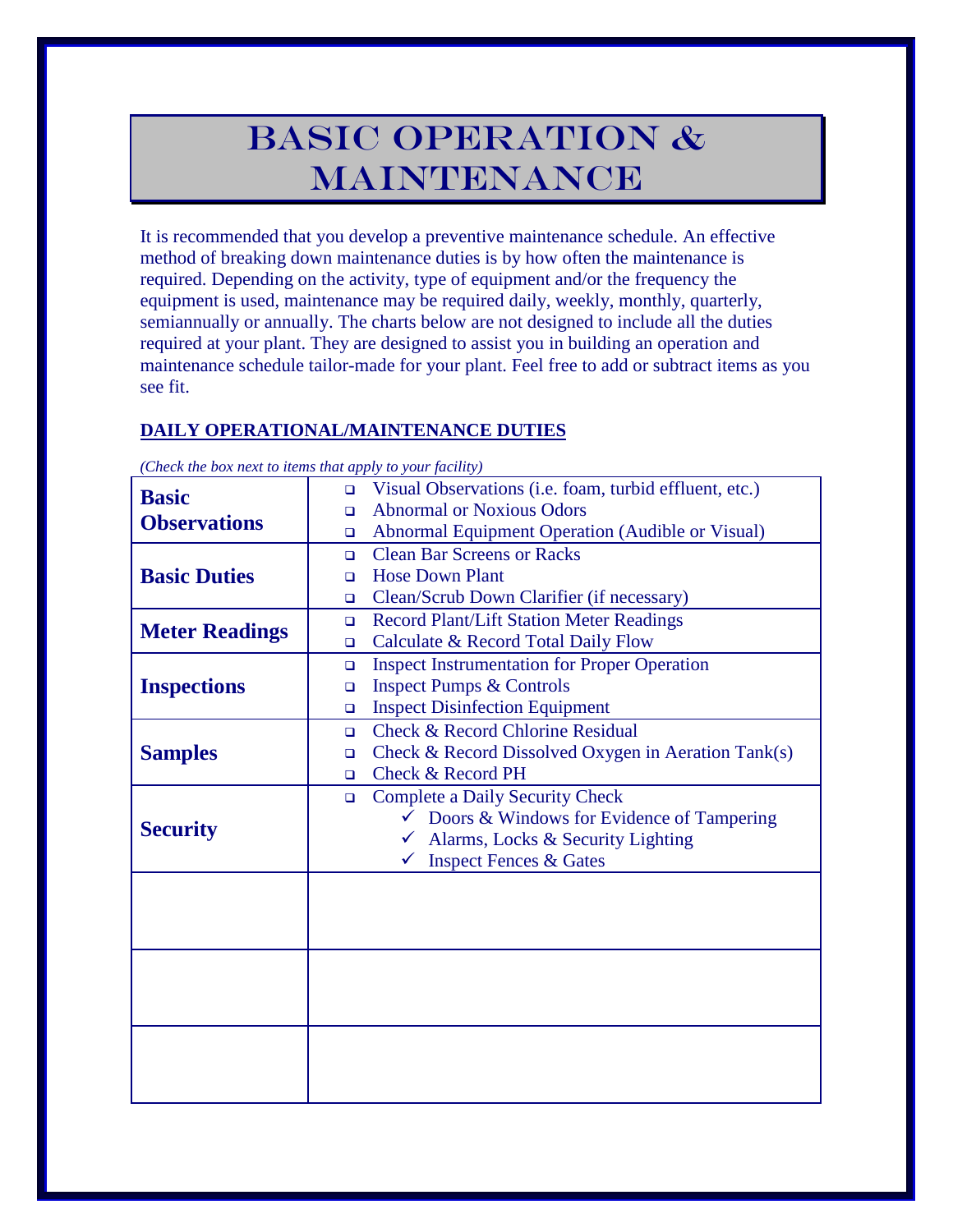#### **WEEKLY OPERATIONAL/MAINTENANCE DUTIES**

| <b>Pumps</b> | <b>Inspect Pumps for Abnormal Operation</b><br>$\Box$<br><b>Manually Operate Pumps</b><br>$\Box$ |
|--------------|--------------------------------------------------------------------------------------------------|
|              | <b>Inspect &amp; Clean Floats</b><br>$\Box$                                                      |
|              |                                                                                                  |
|              |                                                                                                  |
|              |                                                                                                  |
|              |                                                                                                  |
|              |                                                                                                  |

### **MONTHLY OPERATIONAL/MAINTENANCE DUTIES**

|                      | Clean & Flush Scum Lines<br>$\Box$                      |  |  |  |  |
|----------------------|---------------------------------------------------------|--|--|--|--|
|                      | Clean & Flush Sludge Lines (RAS; WAS)<br>◻              |  |  |  |  |
| <b>Inspections</b>   | <b>Inspect Pumps, Blowers and Moving Equipment</b><br>□ |  |  |  |  |
|                      | <b>Operate Generator</b><br>◻                           |  |  |  |  |
| <b>Samples &amp;</b> | <b>Take Appropriate Samples</b><br>□                    |  |  |  |  |
| <b>Monitoring</b>    | Complete & Submit DMR<br>о                              |  |  |  |  |
|                      |                                                         |  |  |  |  |
|                      |                                                         |  |  |  |  |
|                      |                                                         |  |  |  |  |
|                      |                                                         |  |  |  |  |
|                      |                                                         |  |  |  |  |
|                      |                                                         |  |  |  |  |
|                      |                                                         |  |  |  |  |
|                      |                                                         |  |  |  |  |
|                      |                                                         |  |  |  |  |
|                      |                                                         |  |  |  |  |
|                      |                                                         |  |  |  |  |

#### **QUARTERLY OPERATIONAL/MAINTENANCE DUTIES**

| <b>Inspections</b> | <b>Inspect Pump Bearings</b><br>o<br>$\Box$ Lubricate Pumps, Motors, Blowers and Moving<br>Equipment |
|--------------------|------------------------------------------------------------------------------------------------------|
| <b>Samples</b>     | <b>Take Appropriate Samples</b><br>$\Box$                                                            |
|                    |                                                                                                      |
|                    |                                                                                                      |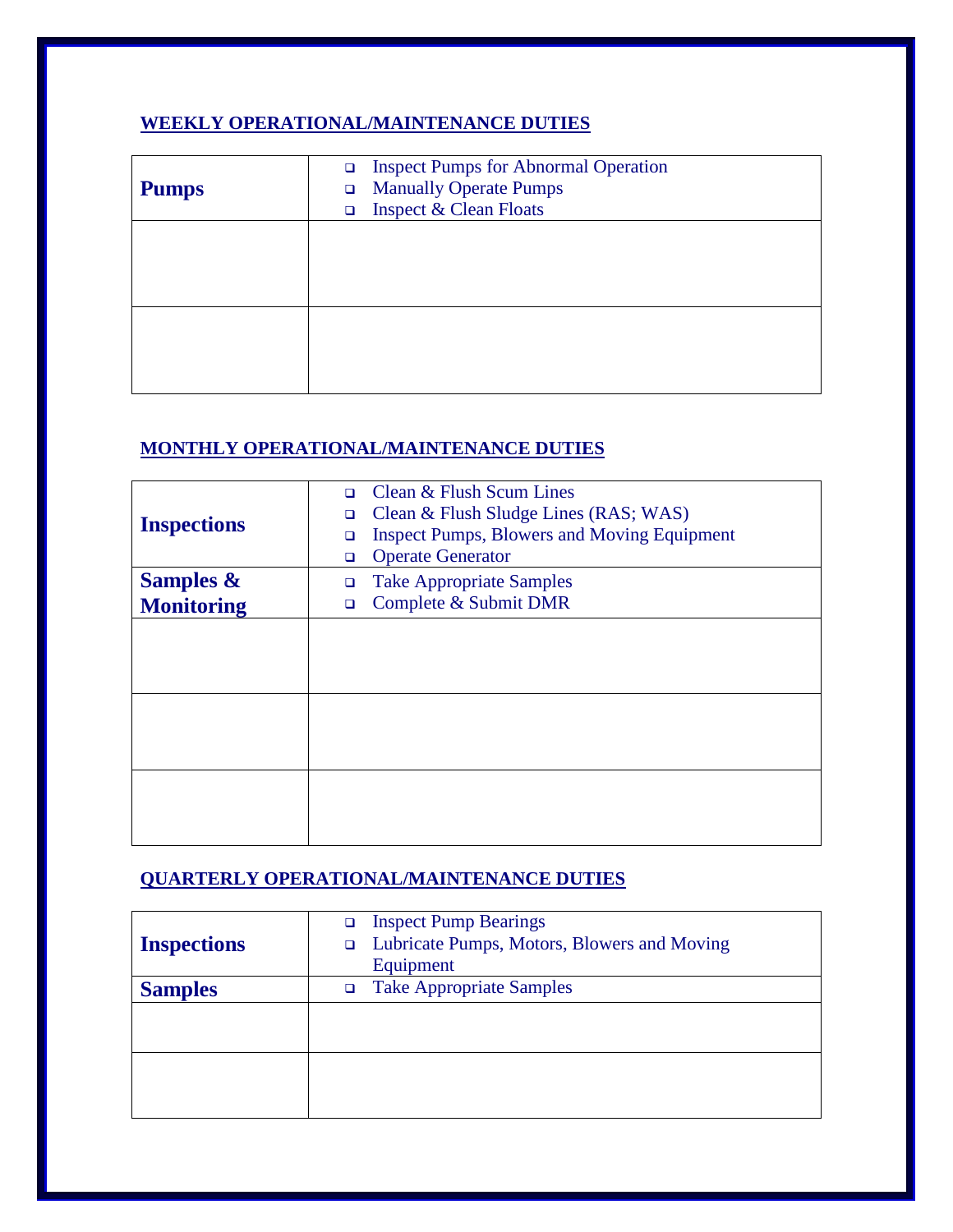#### **SEMIANNUAL OPERATIONAL/MAINTENANCE DUTIES**

| <b>Inspections</b> | <b>Inspect &amp; Service Pumps</b><br><b>Operate Gate Valves</b><br>$\Box$ |
|--------------------|----------------------------------------------------------------------------|
|                    |                                                                            |
|                    |                                                                            |
|                    |                                                                            |

#### **ANNUAL OPERATIONAL/MAINTENANCE DUTIES**

| <b>Inspections</b> | <b>Inspect Tanks for Cracks or Leaks</b><br>o<br><b>Repack Pump &amp; Motor Bearings</b><br>□<br><b>Check Pin Wear on All Check Valves</b><br>n<br><b>Calibrate All Meters and Backflow Preventers</b><br>⊓ |
|--------------------|-------------------------------------------------------------------------------------------------------------------------------------------------------------------------------------------------------------|
|                    |                                                                                                                                                                                                             |
|                    |                                                                                                                                                                                                             |
|                    |                                                                                                                                                                                                             |

When preparing a maintenance schedule, always refer the manufacturers' manual for each piece of equipment. Equipment manuals will recommend maintenance frequency and also specifications as to the types of fuel, lubricant or oil needed to ensure peak performance and maximum life expectancy. Be sure to follow these recommendations in strict accordance so that you will get the most out of your valuable equipment.

Often overlooked in a maintenance program are the building and grounds. However, certain items are required by FDEP to be maintained and they should not be overlooked. Building maintenance should include structures such as, stairways, ladders, railings, lighting, platforms, etc. Grounds that are well maintained add to the overall appearance of the plant and also have an impact on an individuals' perception of the plant and its staff.

Again, this template is designed to assist you in creating your own operation and maintenance program that is specific to your facility. Please contact your FRWA circuit rider if further assistance is needed.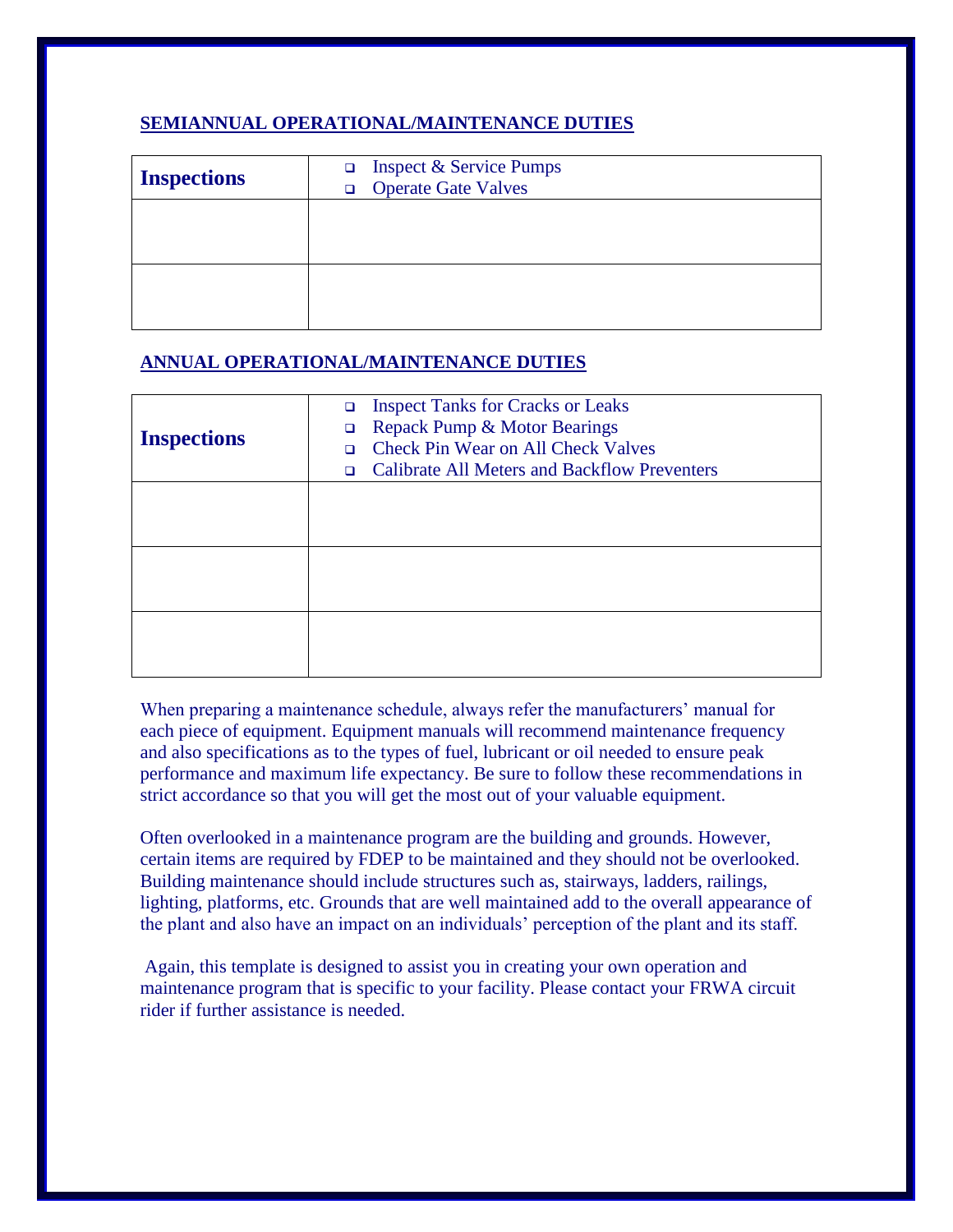## PREVENTIVE MAINTENANCE **RECORDS**

| <b>Equipment</b><br>ID# | <b>Description of Work</b><br>Performed | <b>Service</b><br>(Date/<br>Initials) | <b>Service</b><br>(Date/<br>Initials) | <b>Service</b><br>(Date/<br>Initials) | <b>Service</b><br>(Date/<br>Initials) | <b>Service</b><br>(Date/<br>Initials) | <b>Service</b><br>(Date/<br>Initials) |
|-------------------------|-----------------------------------------|---------------------------------------|---------------------------------------|---------------------------------------|---------------------------------------|---------------------------------------|---------------------------------------|
|                         |                                         |                                       |                                       |                                       |                                       |                                       |                                       |
|                         |                                         |                                       |                                       |                                       |                                       |                                       |                                       |
|                         |                                         |                                       |                                       |                                       |                                       |                                       |                                       |
|                         |                                         |                                       |                                       |                                       |                                       |                                       |                                       |
|                         |                                         |                                       |                                       |                                       |                                       |                                       |                                       |
|                         |                                         |                                       |                                       |                                       |                                       |                                       |                                       |
|                         |                                         |                                       |                                       |                                       |                                       |                                       |                                       |
|                         |                                         |                                       |                                       |                                       |                                       |                                       |                                       |
|                         |                                         |                                       |                                       |                                       |                                       |                                       |                                       |
|                         |                                         |                                       |                                       |                                       |                                       |                                       |                                       |
|                         |                                         |                                       |                                       |                                       |                                       |                                       |                                       |
|                         |                                         |                                       |                                       |                                       |                                       |                                       |                                       |
|                         |                                         |                                       |                                       |                                       |                                       |                                       |                                       |
|                         |                                         |                                       |                                       |                                       |                                       |                                       |                                       |
|                         |                                         |                                       |                                       |                                       |                                       |                                       |                                       |
|                         |                                         |                                       |                                       |                                       |                                       |                                       |                                       |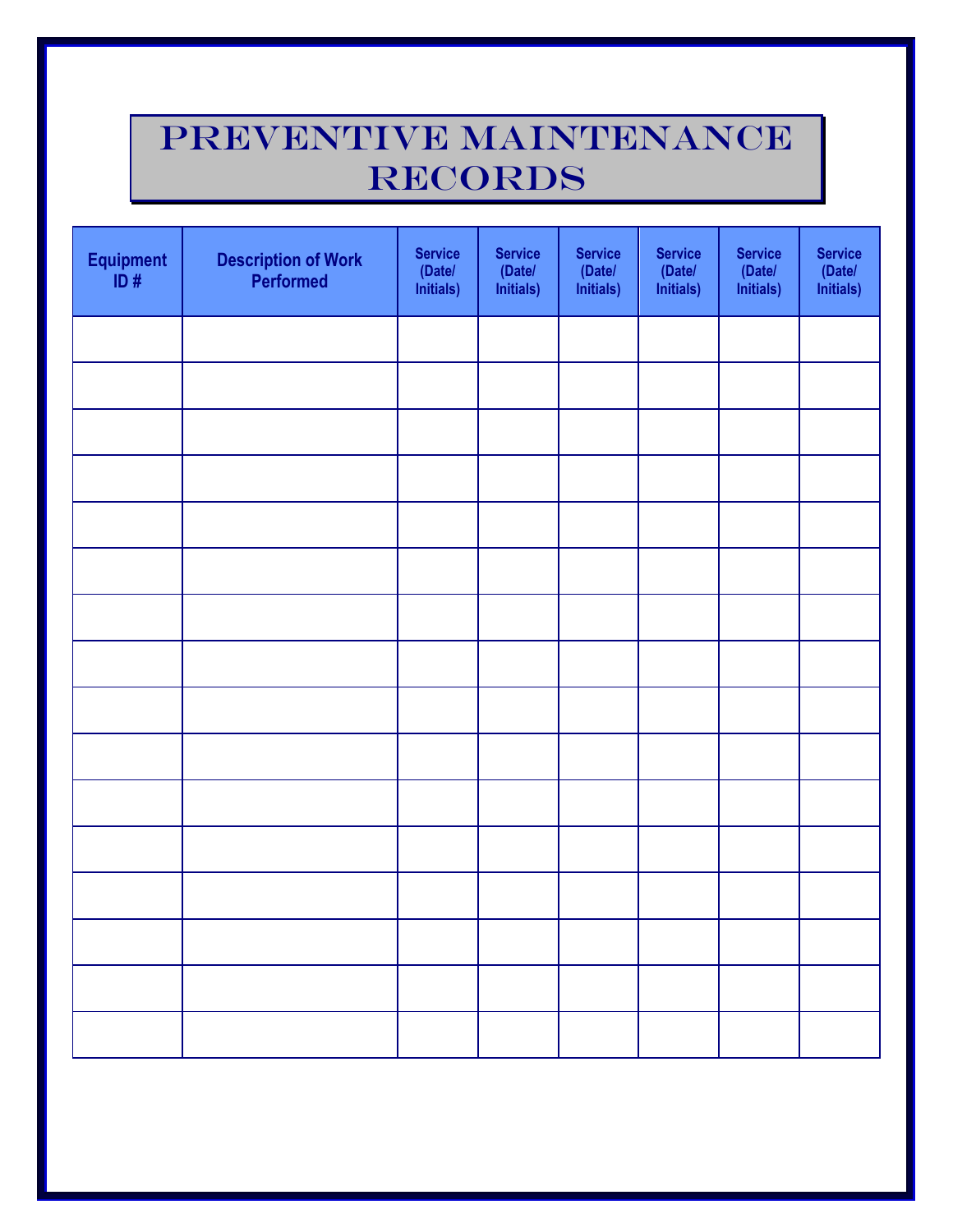### CORRECTIVE MAINTENANCE **RECORDS**

| <b>Equipment ID#</b> | <b>Description of Work Performed</b> | <b>ID # of Spare<br/>Parts Used</b> | <b>Date/Worker Signature</b> |
|----------------------|--------------------------------------|-------------------------------------|------------------------------|
|                      |                                      |                                     |                              |
|                      |                                      |                                     |                              |
|                      |                                      |                                     |                              |
|                      |                                      |                                     |                              |
|                      |                                      |                                     |                              |
|                      |                                      |                                     |                              |
|                      |                                      |                                     |                              |
|                      |                                      |                                     |                              |
|                      |                                      |                                     |                              |
|                      |                                      |                                     |                              |
|                      |                                      |                                     |                              |
|                      |                                      |                                     |                              |
|                      |                                      |                                     |                              |
|                      |                                      |                                     |                              |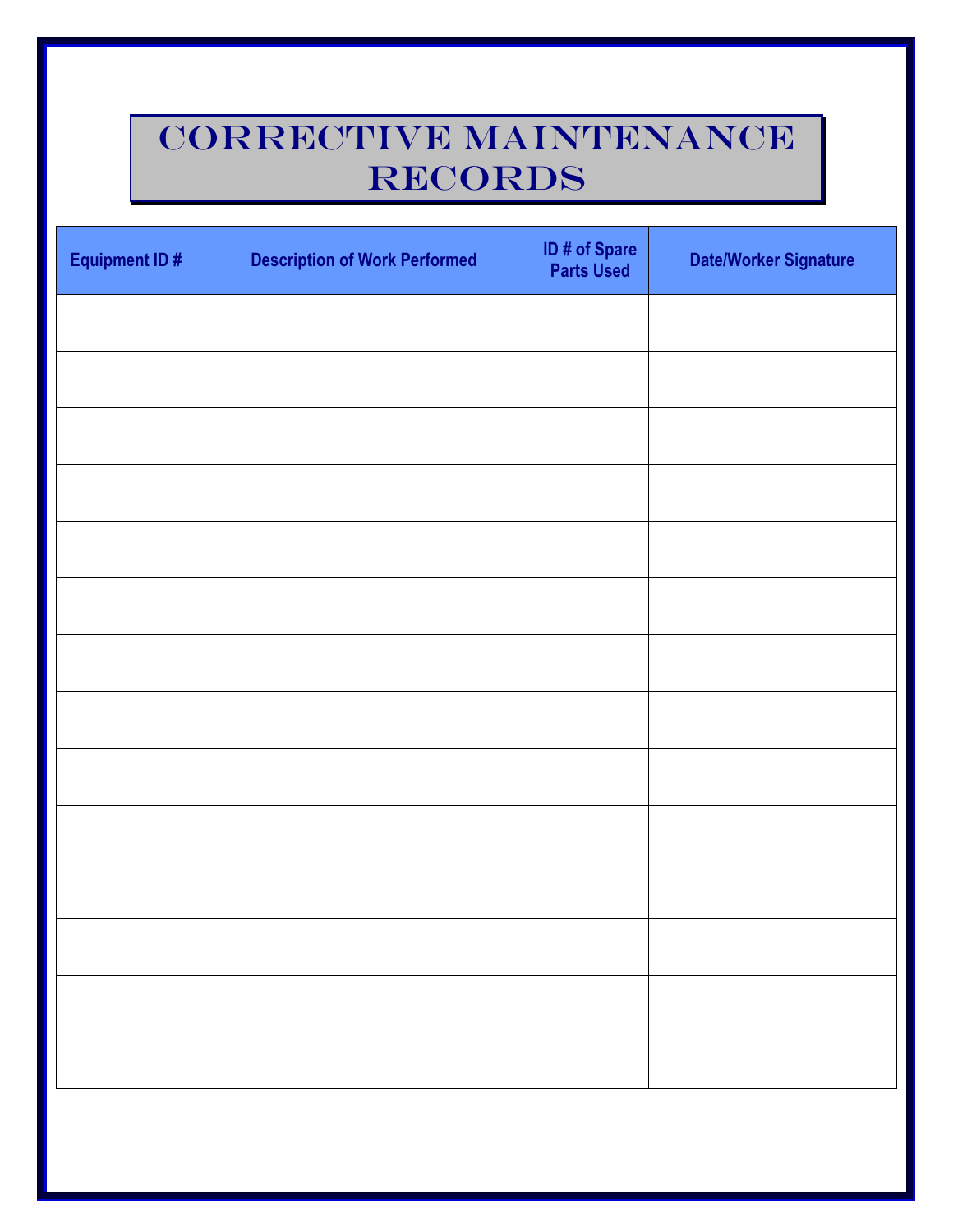An effective method of tracking maintenance is to develop an equipment service card and also a service record card for each piece of equipment. Examples of both are displayed below. Both examples are taken from California State Universities Office of Water Programs, "Operation of Wastewater Treatment Plants, Volume II."

|                                        | <b>EQUIPMENT SERVICE CARD</b>                   |          |                  |                  |  |
|----------------------------------------|-------------------------------------------------|----------|------------------|------------------|--|
| <b>Equipment: #1 Lift Station Pump</b> |                                                 |          |                  |                  |  |
| <b>Item No.</b>                        | <b>Reference</b><br><b>Work to be Completed</b> |          | <b>Frequency</b> | <b>Time</b>      |  |
|                                        | Check water seal and packing gland              | Manual 1 | Daily            |                  |  |
|                                        | Operate pump alternately                        | Manual 1 | Weekly           | Monday           |  |
| 3                                      | Inspect pump assembly                           | Manual 1 | Weekly           | Wed.             |  |
| 4                                      | Inspect and lube bearings                       | Manual 1 | Quarterly        | $1 - 4 - 7 - 10$ |  |
| 5                                      | Check operating temp. and bearings              | Manual 1 | Quarterly        | $1 - 4 - 7 - 10$ |  |
| 6                                      | Check alignment of pump and motor               | Manual 1 | Semiannually     | 4 & 10           |  |
|                                        | Inspect and service pump                        | Manual 1 | Semiannually     | 4 & 10           |  |
| 8                                      | Drain pump before shutdown                      | Manual 1 |                  |                  |  |
|                                        |                                                 |          |                  |                  |  |
|                                        |                                                 |          |                  |                  |  |

1-4-7-10 represent the months of the year when the equipment should be serviced – 1. January, 4. April, 7. July, 10. October.

#### **SERVICE RECORD CARD**

| <b>Equipment: #1 Lift Station Pump</b> |                  |        |  |      |                  |        |  |  |  |
|----------------------------------------|------------------|--------|--|------|------------------|--------|--|--|--|
|                                        | <b>Work Done</b> |        |  |      | <b>Work Done</b> |        |  |  |  |
| Date                                   | (Item No.)       | Signed |  | Date | (Item No.)       | Signed |  |  |  |
| $1 - 5 - 07$                           | 1&82             | J.B.   |  |      |                  |        |  |  |  |
| $1 - 6 - 07$                           |                  | J.B.   |  |      |                  |        |  |  |  |
| $1 - 7 - 07$                           | $1 - 3 - 4 - 5$  | R.W.   |  |      |                  |        |  |  |  |
|                                        |                  |        |  |      |                  |        |  |  |  |
|                                        |                  |        |  |      |                  |        |  |  |  |
|                                        |                  |        |  |      |                  |        |  |  |  |
|                                        |                  |        |  |      |                  |        |  |  |  |
|                                        |                  |        |  |      |                  |        |  |  |  |
|                                        |                  |        |  |      |                  |        |  |  |  |